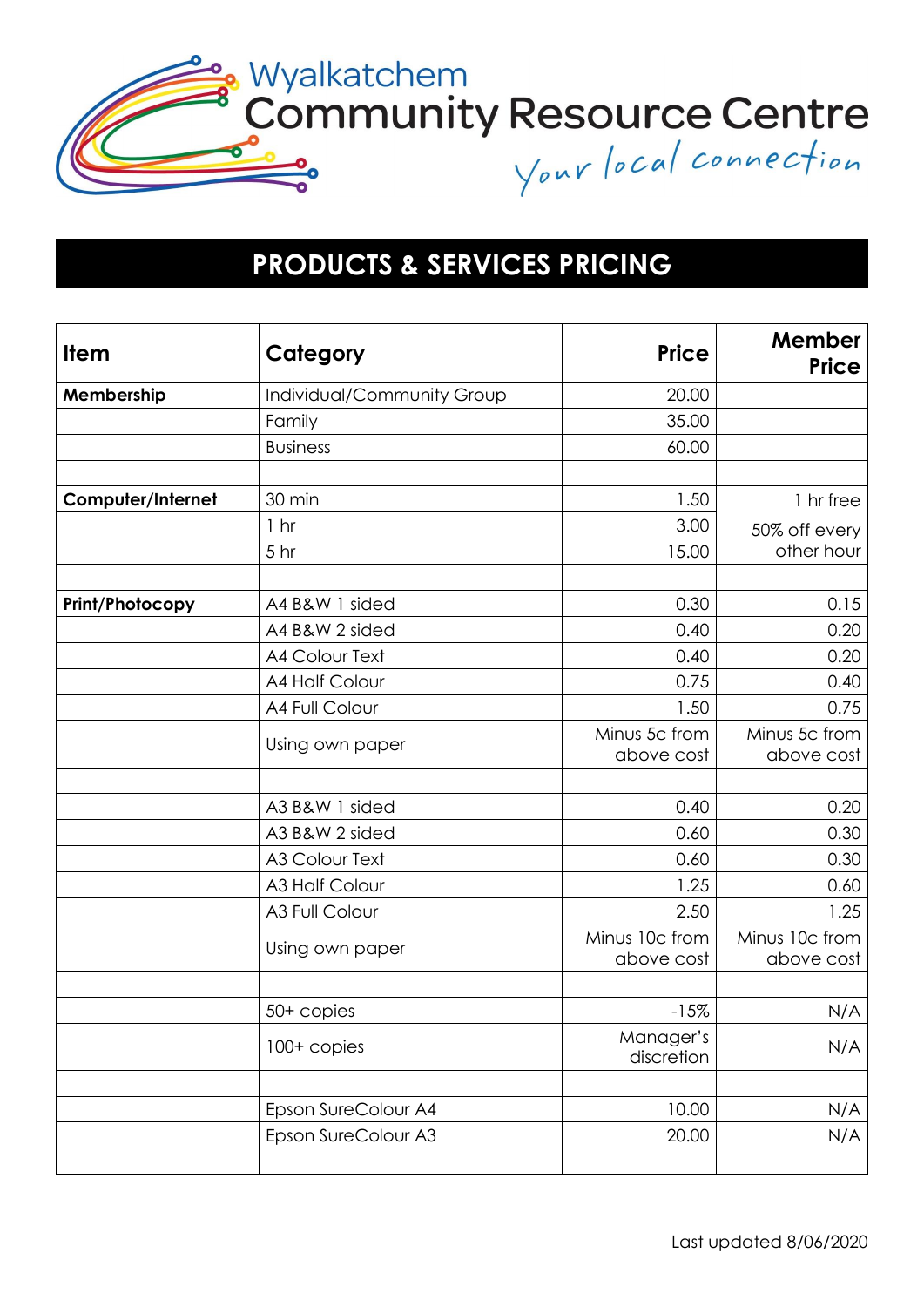Wyalkatchem<br>Community Resource Centre Your local connection

| <b>Stationery</b>  | A4 Copy Paper            | 0.10                           | 0.05                           |
|--------------------|--------------------------|--------------------------------|--------------------------------|
|                    | A4 Copy Paper (per ream) | 8.00                           | N/A                            |
|                    | A4 Copy Card             | 0.50                           | 0.25                           |
|                    | A4 Coloured Paper        | 0.15                           | 0.10                           |
|                    | A4 Coloured Card         | 0.75                           | 0.50                           |
|                    | A3 Copy Paper            | 0.20                           | 0.10                           |
|                    | A3 Copy Card             | 1.00                           | 0.50                           |
|                    | A3 Coloured Paper        | 0.30                           | 0.20                           |
|                    | A3 Coloured Card         | 1.50                           | 1.00                           |
|                    | Labels (per page)        | 3.00                           | 1.50                           |
|                    | 50+ items                | $-15%$                         | N/A                            |
|                    | 100+ items               | Manager's<br>discretion        | N/A                            |
| Faxing             | Per page                 | 1.50                           | 1.00                           |
|                    |                          |                                |                                |
| <b>Secretarial</b> | 30 min                   | 20.00                          | 15.00                          |
|                    | $30+$ min                | $+15.00$ every<br>other 30 min | $+10.00$ every<br>other 30 min |
| Laminating         | Business card (single)   | 1.50                           | 1.00                           |
|                    | Business cards (50)      | $0.50$ each                    | $0.35$ each                    |
|                    | Business cards (50+)     | $0.35$ each                    | $0.20$ each                    |
|                    | A <sub>5</sub>           | 1.00                           | 0.50                           |
|                    | A4                       | 2.00                           | 1.50                           |
|                    | A3                       | 3.00                           | 2.50                           |
|                    | Poster (per metre)       | 5.00                           | 3.00                           |
| <b>Binding</b>     | Small                    | 2.00                           | 1.50                           |
|                    | Medium                   | 3.00                           | 2.50                           |
|                    | Large                    | 4.00                           | 3.50                           |
|                    | Leatherboard Cover       | 0.75                           | 0.50                           |
|                    | <b>Clear Cover</b>       | 0.60                           | 0.40                           |
|                    |                          |                                |                                |